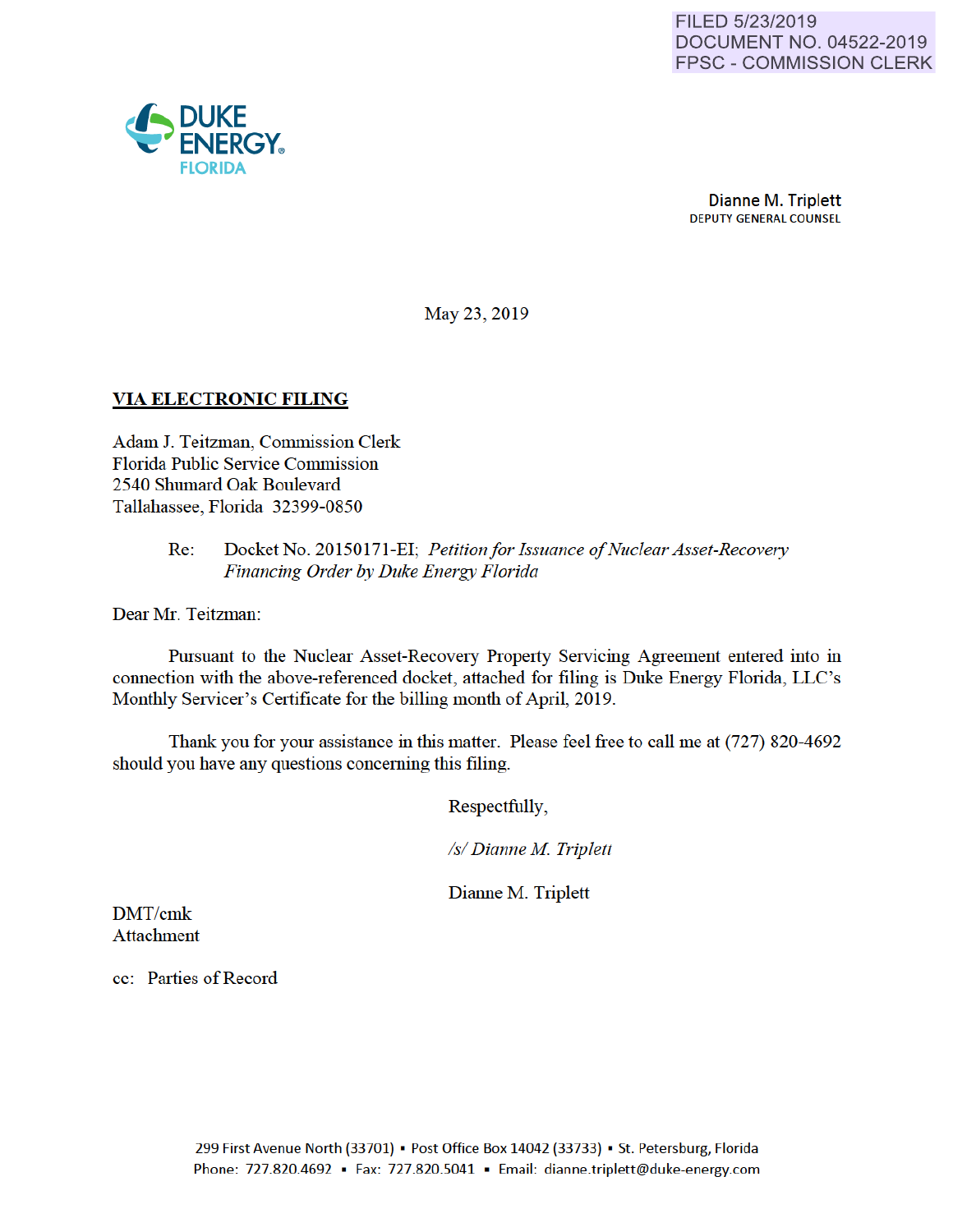# **CERTIFICATE OF SERVICE**

I HEREBY CERTIFY that a true and correct copy of the foregoing has been furnished via electronic mail to the following this  $23<sup>rd</sup>$  day of May, 2019.

| /s/ Dianne M. Triplett                      |                                   |  |
|---------------------------------------------|-----------------------------------|--|
|                                             | Attorney                          |  |
|                                             |                                   |  |
| Theresa Tan                                 | C. Rehwinkel / J. Kelly           |  |
| Office of the General Counsel               | Office of Public Counsel          |  |
| Florida Public Service Commission           | c/o The Florida Legislature       |  |
| 2540 Shumard Oak Blvd.                      | 111 West Madison Street, Room 812 |  |
| Tallahassee, FL 32399-0850                  | Tallahassee, FL 32399-1400        |  |
| ltan@psc.state.fl.us                        | kelly.jr@leg.state.fl.us          |  |
|                                             | rehwinkel.charles@leg.state.fl.us |  |
| Jon C. Moyle, Jr. / Karen A. Putnal         |                                   |  |
| 118 North Gadsden Street                    | James W. Brew                     |  |
| Tallahassee, FL 32301                       | 1025 Thomas Jefferson Street, NW  |  |
| jmoyle@moylelaw.com                         | Eighth Floor, West Tower          |  |
| kputnal@moylelaw.com                        | Washington, DC 20007-5201         |  |
|                                             | jbrew@smxblaw.com                 |  |
| Robert Scheffel Wright / John T. LaVia, III |                                   |  |
| 1300 Thomaswood Drive                       |                                   |  |
| Tallahassee, FL 32308                       |                                   |  |
| schef@gbwlegal.com                          |                                   |  |
| jlavia@gbwlegal.com                         |                                   |  |
|                                             |                                   |  |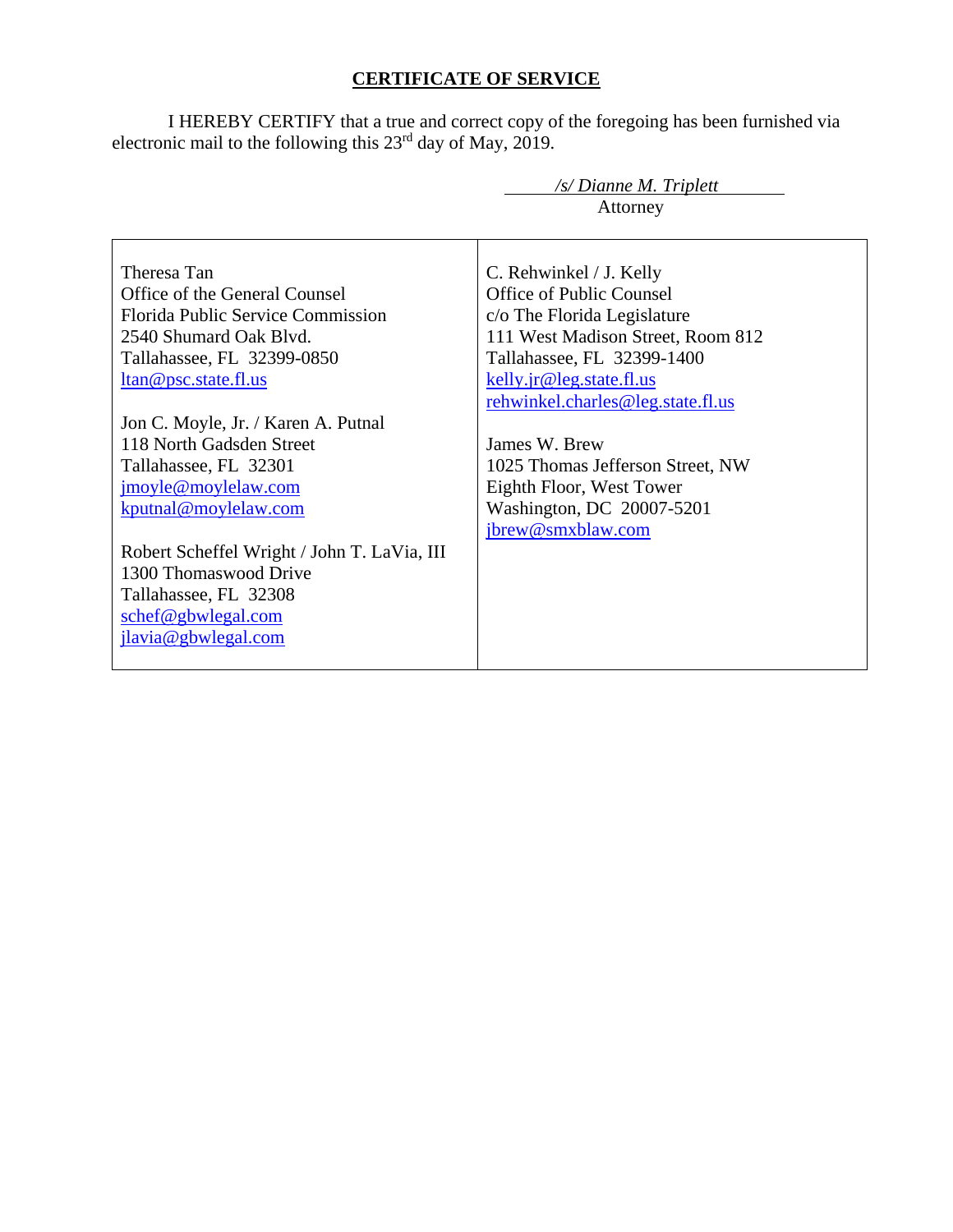# MONTHLY SERVICER'S CERTIFICATE

## DUKE ENERGY FLORIDA PROJECT FINANCE, LLC

#### \$1,294,290,000 Series A Senior Secured Nuclear Asset-Recovery Bonds

Pursuant to SECTION 3.01(b) of the Nuclear Asset-Recovery Property Servicing Agreement dated as of June 22, 2016 by and between Duke Energy Florida, Inc., as Servicer, and Duke Energy Florida Project Finance, LLC, as issuer (the "Servicing Agreement"), the Servicer does hereby certify as follows:

Capitalized terms used but not defined in this Monthly Servicer's Certificate have their respective meanings as set forth in the Servicing Agreement. References herein to certain sections and subsections are references to the respective sections or subsections of the Servicing Agreement.

Current BILLING MONTH: April 2019

#### Current BILLING MONTH: 3/29/2019 - 4/30/2019

| Standard Billing for prior BILLING MONTH: March 2019           |                     |       |  |
|----------------------------------------------------------------|---------------------|-------|--|
| <b>Residential Total Billed</b>                                | \$<br>190, 182, 425 |       |  |
| Residential NUCLEAR ASSET-RECOVERY CHARGE ("NARC") Billed      | 3,300,264           | 1.74% |  |
| General Service Non-Demand Total Billed                        | 20,508,704          |       |  |
| General Service Non-Demand NARC Billed                         | 345,855             | 1.69% |  |
| General Service Billed                                         | 1,369,826           |       |  |
| General Service NARC Billed                                    | 20,624              | 1.51% |  |
| General Service Demand Total Billed                            | 101,713,665         |       |  |
| <b>General Service Demand NARC Billed</b>                      | 1,882,699           | 1.85% |  |
| Curtailable Total Billed                                       | 771,845             |       |  |
| <b>Curtailable NARC Billed</b>                                 | 13,154              | 1.70% |  |
| Interruptible Total Billed                                     | 9,886,916           |       |  |
| Interruptible NARC Billed                                      | 246,632             | 2.49% |  |
| <b>Lighting Total Billed</b>                                   | 2,244,001           |       |  |
| <b>Lighting NARC Billed</b>                                    | 8,165               | 0.36% |  |
| YTD Net Write-offs as a % of Total Billed Revenue (see Note 1) |                     |       |  |
| Non-Residential Class Customer Write-offs                      |                     |       |  |
| Residential Class Customer Write-offs                          |                     |       |  |
| <b>Total Write-offs</b>                                        | 0.19%               |       |  |
| <b>Aggregate NARC Collections (see Note 2)</b>                 |                     |       |  |
| <b>Total NARC Remitted for Current BILLING MONTH</b>           |                     |       |  |
| <b>Residential NARC Collected</b>                              | \$<br>3,757,765     |       |  |
| General Service Non-Demand NARC Collected                      | 394,125             |       |  |
| General Service NARC Collected                                 | 23,184              |       |  |
| General Service Demand NARC Collected                          | 2,143,509           |       |  |
| Curtailable NARC Collected                                     | 15,235              |       |  |
| Interruptible NARC Collected                                   | 280,855             |       |  |
| <b>Lighting NARC Collected</b>                                 | 9,274               |       |  |
| <b>Sub-Total of NARC Collected</b>                             | \$<br>6,623,947     |       |  |
| Total Current NARC Collected and Remitted                      | \$<br>6,623,947     |       |  |
|                                                                |                     |       |  |